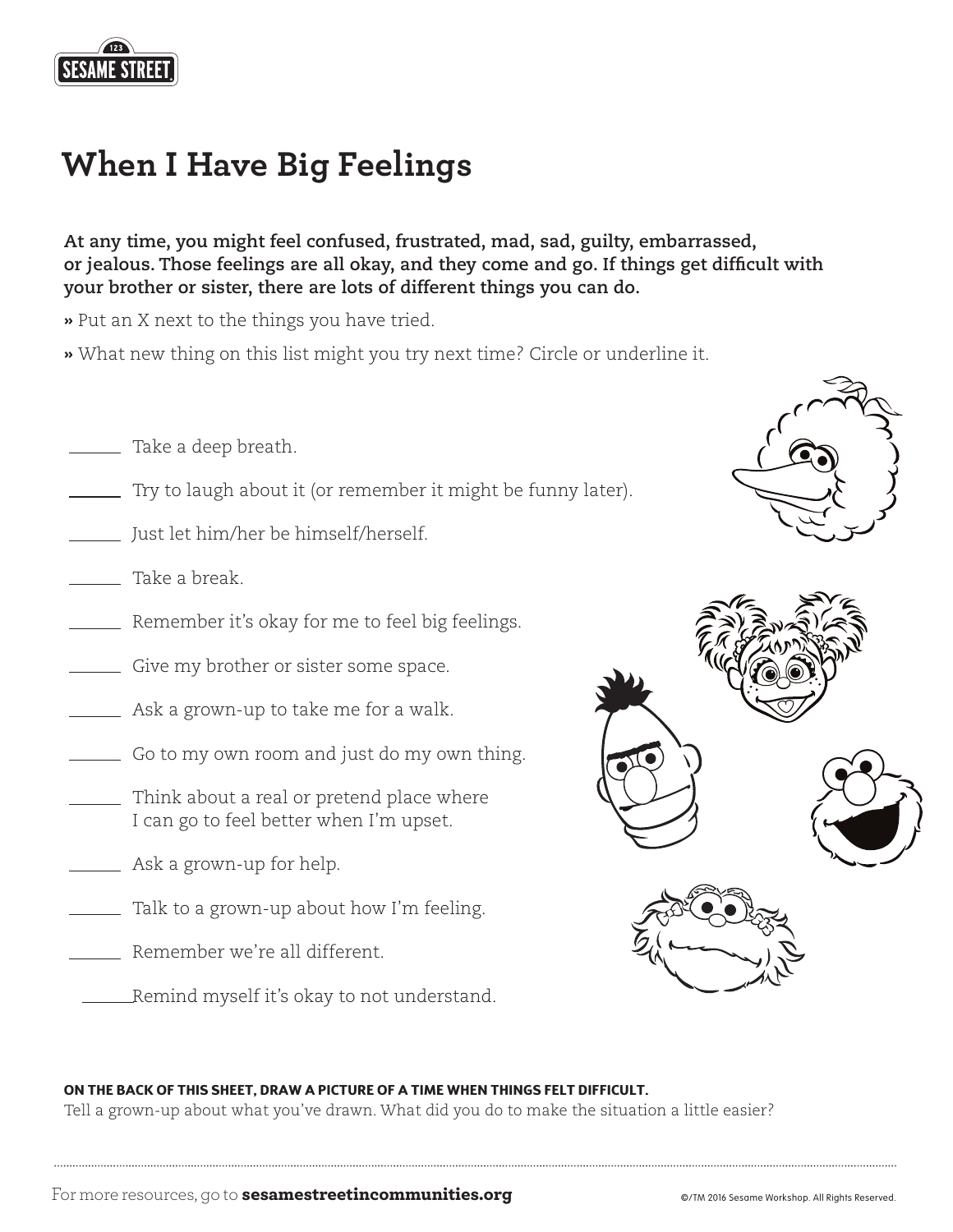

### **Breathe, Think, Do Cards**

Cut out one set of the Breathe, Think, Do Cards for each child and use them to help remember the steps to problem solving!

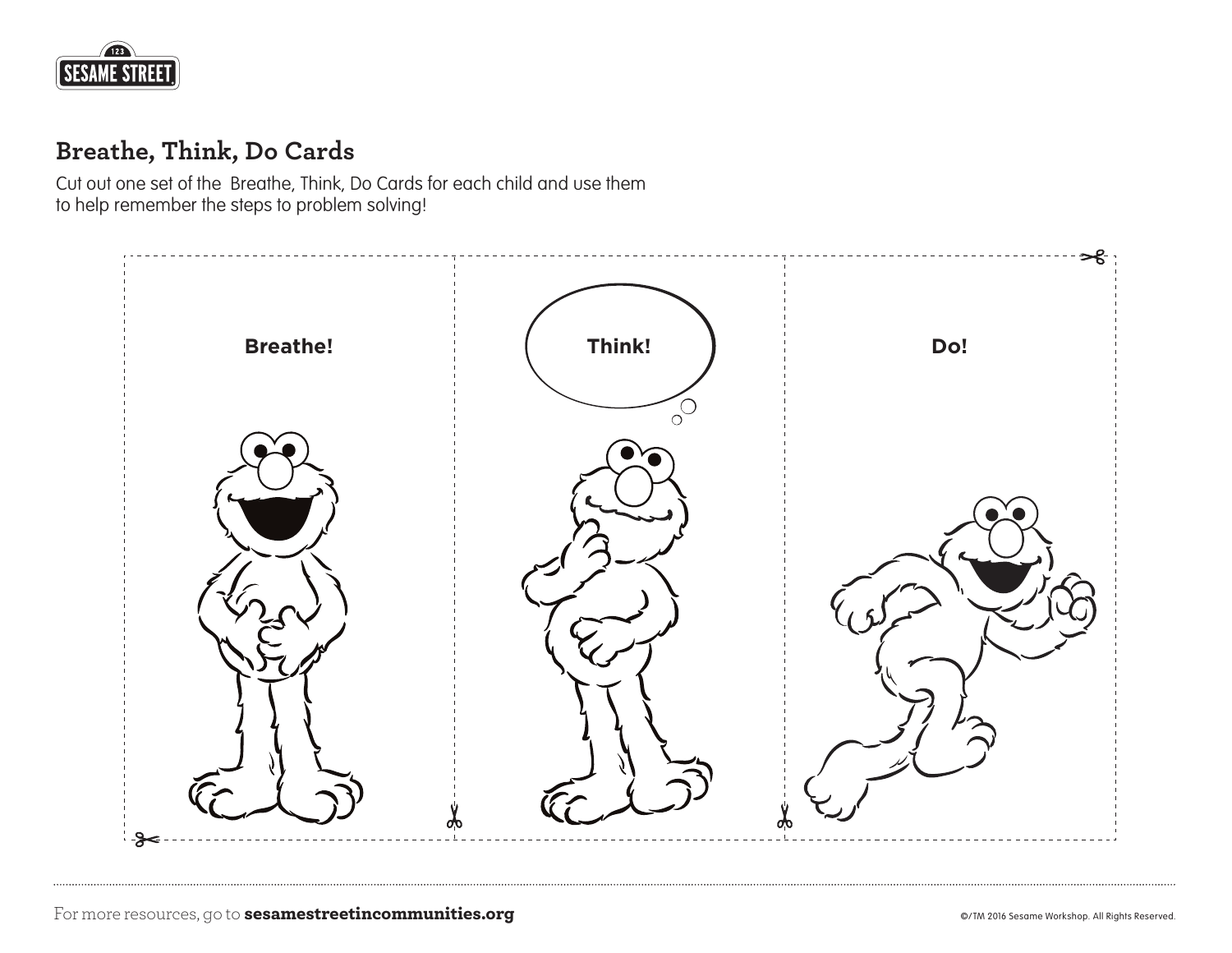

### **Feeling Faces**

Use the Feeling Faces as a tool to help children label and express their feelings. You may encourage children to color in each feeling face as well!